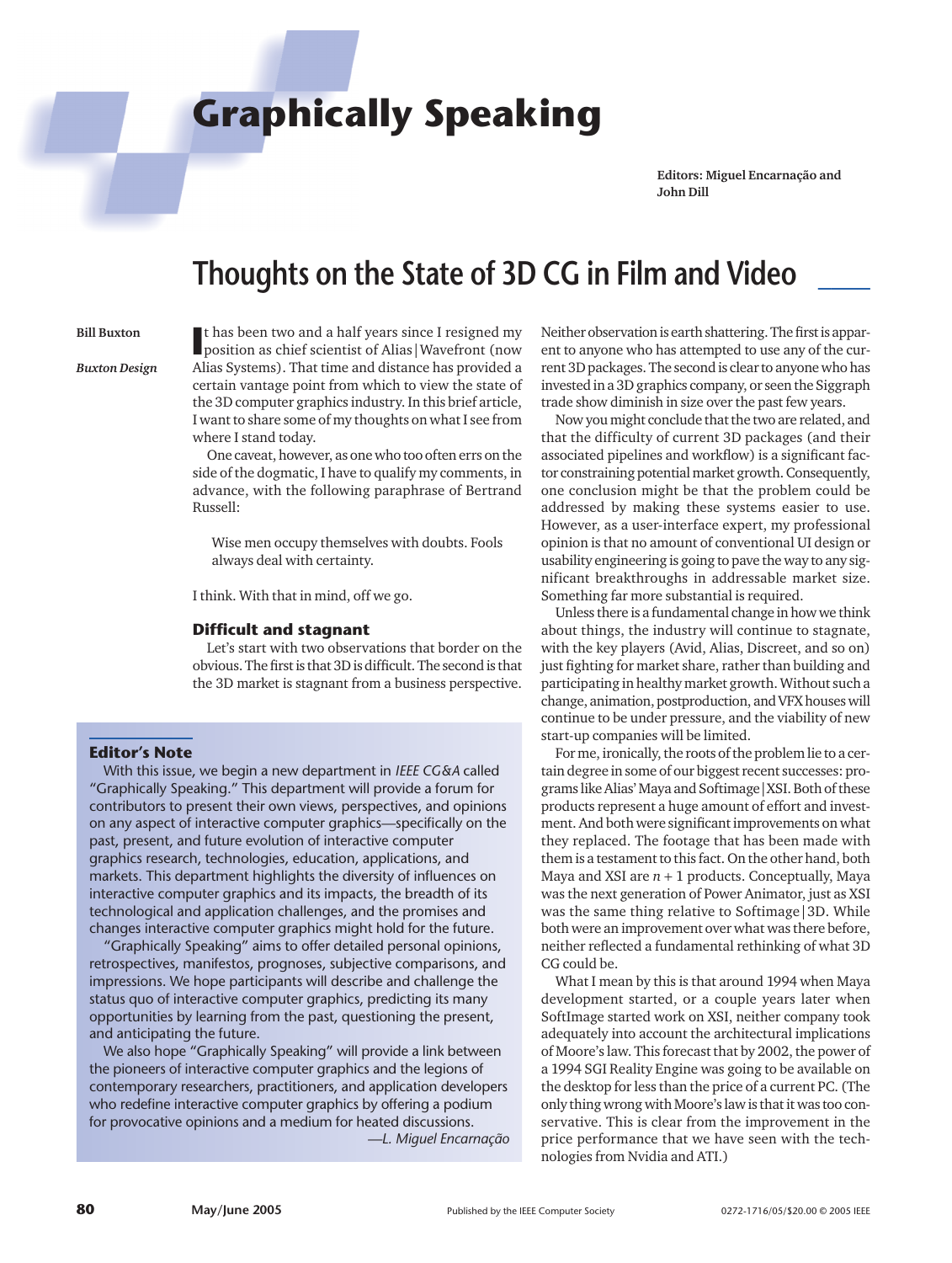### **It's a matter of time**

So what is the impact of this on the user or the product? The obvious example is that, despite the computational and graphics power available on the desktop today, and despite the fact that film and animation are temporal media, none of the major 3D animation packages understand time. Frames, not a metronome, are at the heart of their architecture. One consequence is that something as fundamental as temporally accurate playback is simply not native to the architecture.

But it's more than that. As was forecast in 1994, today's systems let you interactively manipulate highly complex models in real time. Having that capability, ask yourself the following question: Conceptually, what is the difference between manipulation and animation? My reply would be, Do you have the record pedal down?

That is, with the appropriate, time-based underpinnings—the combination of real-time manipulation, temporally accurate playback, and the temporally accurate capture of the user's actions—the door is opened to what might be called *desktop motion capture*.

While I am not suggesting that the resulting capacity for "go" animation would provide the answer to all of life's problems, I do want to use this as an example of how the architectural decisions made around 1994 and 1996 can affect us today. In this case, the fact is that none of the major 3D animation packages have an architecture that enables desktop motion capture, or anything analogous to the real-time, interactive layering techniques that people in digital music and audio have used for decades.

But my purpose here is not to complain about the absence of features, flog dead horses, or disparage Maya or XSI. That would be as stupid as it is disingenuous. How could anyone look at *The Lord of the Rings* film trilogy, for example, and not have some pride in being part of the industry that enabled that vision to come to the screen? Rather, I am simply trying to paint an objective picture of where we are today in the hope that it might help us plan a path forward.

Here is the problem, and its roots lie perhaps more in business than in technology. Programs like Maya and XSI took a huge investment. To get a 1.0 version to market, each product took, I estimate, about 200 to 300 person years of engineering. Given the current economics of the industry, it's unimaginable that a comparable investment will be made again in the foreseeable future.

Looking back, therefore, I think that we missed an important opportunity (that is, when the money was there) to seize the potential of the moment and innovate. I understand why this happened. After all, I was there. Good people worked really hard to bring these products to market. Furthermore, the business, cultural, and human dynamics that caused things to play out the way that they did are understandable (and perhaps even inevitable). But that doesn't make me any happier about where it has left us. Nevertheless, this is where we are.

One of the positive consequences of trying to be objective about the situation is that it removes any delusion that the system will heal itself by magic. There will be no deus ex machina ending to this particular story. As **Far more than a lack of dollars or technology, I believe that it's the lack of vision within our industry that has brought us to this place.** 

an industry, we are going to have to work our way out of this in some other way.

If we are not going to buy our way out of this through another huge investment such as was seen with Maya or XSI, where is the solution going to come from? From both the business and technology front, I believe that the only realistic hope hangs on the collective impact of a collection of smaller investments and projects. But for those initiatives to have any coherence or form a system or ecology requires a common vision to hold them together.

### **Need a vision**

Far more than a lack of dollars or technology, I believe that it's the lack of vision within our industry that has brought us to this place. We just got complacent and lazy, which is ironic, given that we provide tools for, and work with, some of the most imaginative and creative minds in the world. Too bad more of it didn't rub off on us.

Am I being unfair? I think not. Let me put the question to the test. Consider your answer to the following: In 3D CG for film and video, do we do things the way that we do them today because it's the correct way, or because it's the only way that we knew how, and was technically feasible, in the 1980s when we started? For me (and I suspect, with today's eyes, to anyone technically literate and familiar with filmmaking and animation), the answer is obvious and clearly the latter. Yet, virtually all products from the major companies implicitly support the former. Why? Because, despite being only about 20 years old, our industry (like many others) is rooted in the inertia of the status quo. Our focus is on the proverbial buggy whip, despite the obvious emergence of the internal combustion engine.

Not only is there a better way conceptually, the technical and economic fundamentals that make such an approach viable are in place—as could have (and perhaps should have) been recognized much earlier. Sadly, however, whether for technical, economic, or cultural reasons, none of the major players seem to have shown themselves capable of changing their approach to take advantage of this potential or vision.

Of course, it's easy to criticize, especially when playing the role of Monday-morning quarterback. It's even easier when dealing in abstractions. So the least that I should be expected to do is give some indication of what an alternative model might be. Since ultimately all of this is about film, I will approach this by resorting to one of the tools of that trade, a tag line: Maya is a camera.

In this, I must make clear that I'm not trying to single out any particular product. Anything that I say about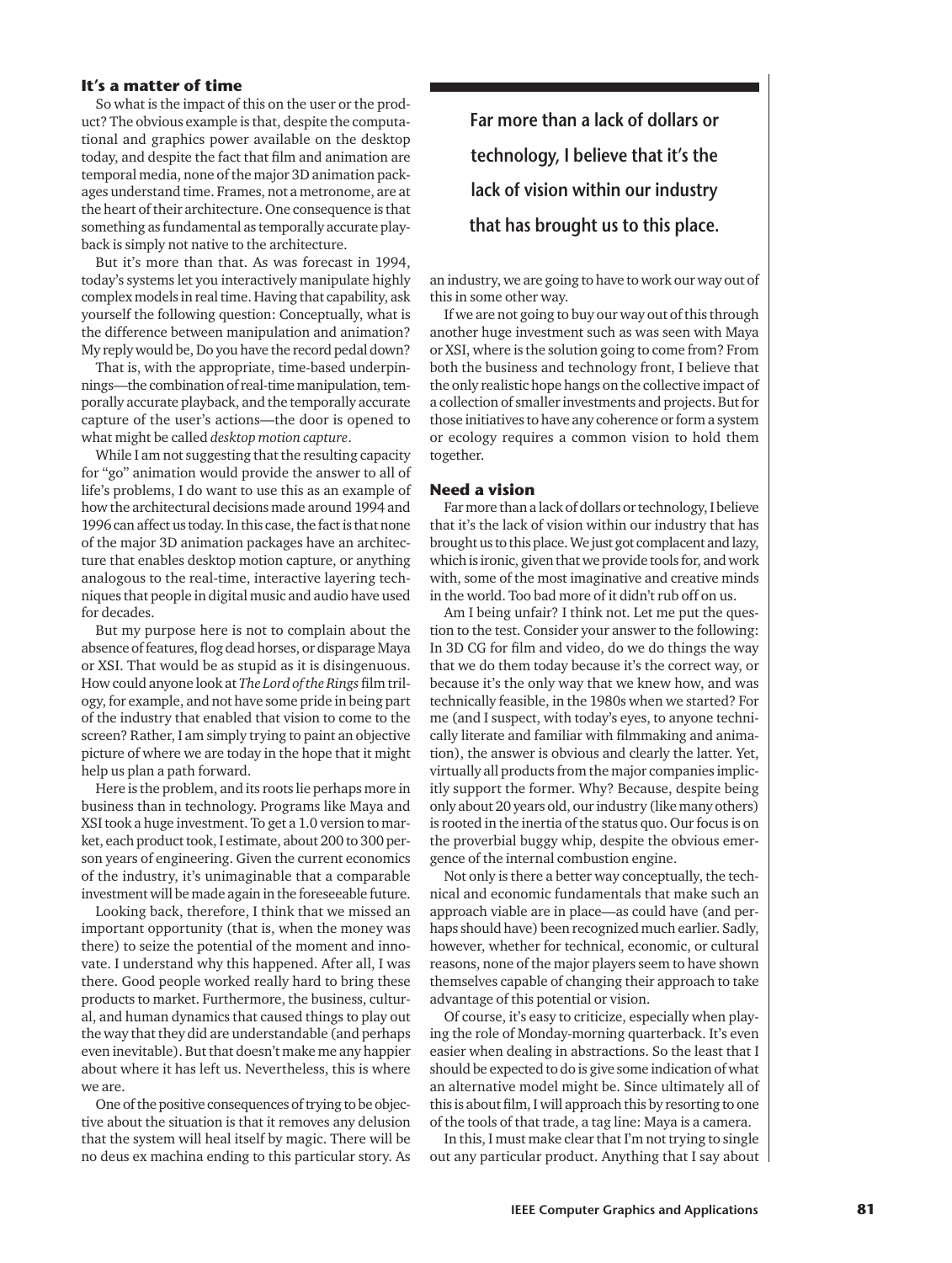## **What if we could see our way to growing the addressable market for 3D CG by a factor of 10 or 20 over the next five years?**

Maya is equally true about Discreet 3ds max, XSI, NewTek Lightwave, and so on. From this alternative perspective, all of these are simply cameras, with the particular attribute that they can only shoot images of digital assets.

Otherwise, they are like any other camera. The fundamental questions associated with their use are these:

- What are you going to shoot?
- When are you going to shoot it?
- From where?

If things are moving (such as the camera, props, or characters), then it is a cinema camera. Otherwise it is a still camera.

One consequence of thinking of things in this way is that it leads to incorporating one other attribute of conventional cameras—that is, the camera should not care what the things in the scene are made of. Just as a conventional camera does not care if what it is shooting is metal, cloth, wood, flesh, glass, and so on, the digital camera should not care if the objects in the scene are made of polygons, NURBS, point clouds, QuickTime VR objects, QTVR panoramas, 2D bitmap billboards, and so on.

Likewise, the camera should not care where these objects came from. The conventional camera does not care if your dress came from Chanel or the High Street. The virtual camera should not care if it came from Maya, Poser, a 3D scanner, or a digital photograph.

I spoke at the beginning about 3D being difficult. One of the hardest things in the whole process is modeling. There is, therefore, a real temptation for 3D CG companies to fall into the trap of believing that this means a key problem to solve is how to make a better modeler.

Yes, modeling is difficult. But it's also going to become ever less important in the CG production pipeline (except for specialists). To break the complexity barrier—and open up 3D to a larger population, rather than pouring resources into the more difficult (or maybe impossible) problem of making modeling easy—the better play is to sidestep the whole issue and take the lead from conventional filmmaking.

The example to draw on here is to get your actors from central casting. This can be done by exploiting the combination of enhanced browser technologies and the ever-improving libraries of 3D characters—which are emerging due to products such as Curious Labs' Poser. Running parallel to this is a whole other set of complimentary stories around "makeup," "wardrobe," "blocking," "directing," and so on.

Modeling does not go away. Rather, it's mainly done by a smaller group of specialists who create the libraries, and who can cope with the inherent complexity.

In some ways, the path I'm recommending is suggested in one of my favorite animated films, Chris Landreth's *Bingo*. What always blew me away about *Bingo* was not just that it was a brilliant animation. One of the most underappreciated aspects of the film was that all of the characters were the same basic model. It was a testament to what you can do with good (digital) makeup, wardrobe, direction, and actors. Sound familiar? Of course—it happens in traditional theater every day. Why shouldn't the digital universe parallel the physical?

The seed is already planted. Rather than building everything from scratch, in the future, the workflow is going to become one of

- going to central casting for actors,
- going to wardrobe and makeup to make them appear in character,
- going to the art department for sets and props,
- giving the actors direction and blocking so that they behave in character, and
- setting up the lights and cameras.

None of the major 3D companies seem to be working toward anything even vaguely resembling this type of vision. If they were, we would see things moving toward something akin to a virtual sound stage, where you could place characters, props, and sets; rig lights; set up cameras; choose lenses; and start shooting. And you could do all of this interactively, in real-time, stop or go animation, independently of what library or software package the assets came from. (Alias Systems' acquisition of Kaydara might hint at a step in this direction. However, Alias' Maya and Kaydara's MotionBuilder are mature technologies designed for different purposes. The inherent constraints of their legacy code create a substantial impediment to their making significant progress along the path I'm describing.)

If I am right, what is going to happen in film and animation is a lot like what happened in computer programming in the 1970s, with the development of Smalltalk at Xerox PARC and object-oriented programming. What occurred there was that the main tool that the programmer spent time in switched from the editor (where you write code) to the browser and related tools (where you search for, find, and modify code). Likewise, in CG we are going to see a transition from the modeler (where you create assets) to the browser and related tools (where you search for, find, and modify characters, props, and so on).

From the technological side, all of this presents a new way of looking at things. From the perspective of the user, however, it reflects a return to something familiar—and something that blends into the other aspects of production, remembering that the vast majority of CG films are not pure animation. Through a change in the conceptual model, we see one viable approach to addressing the first of our initial observations: the complexity of 3D.